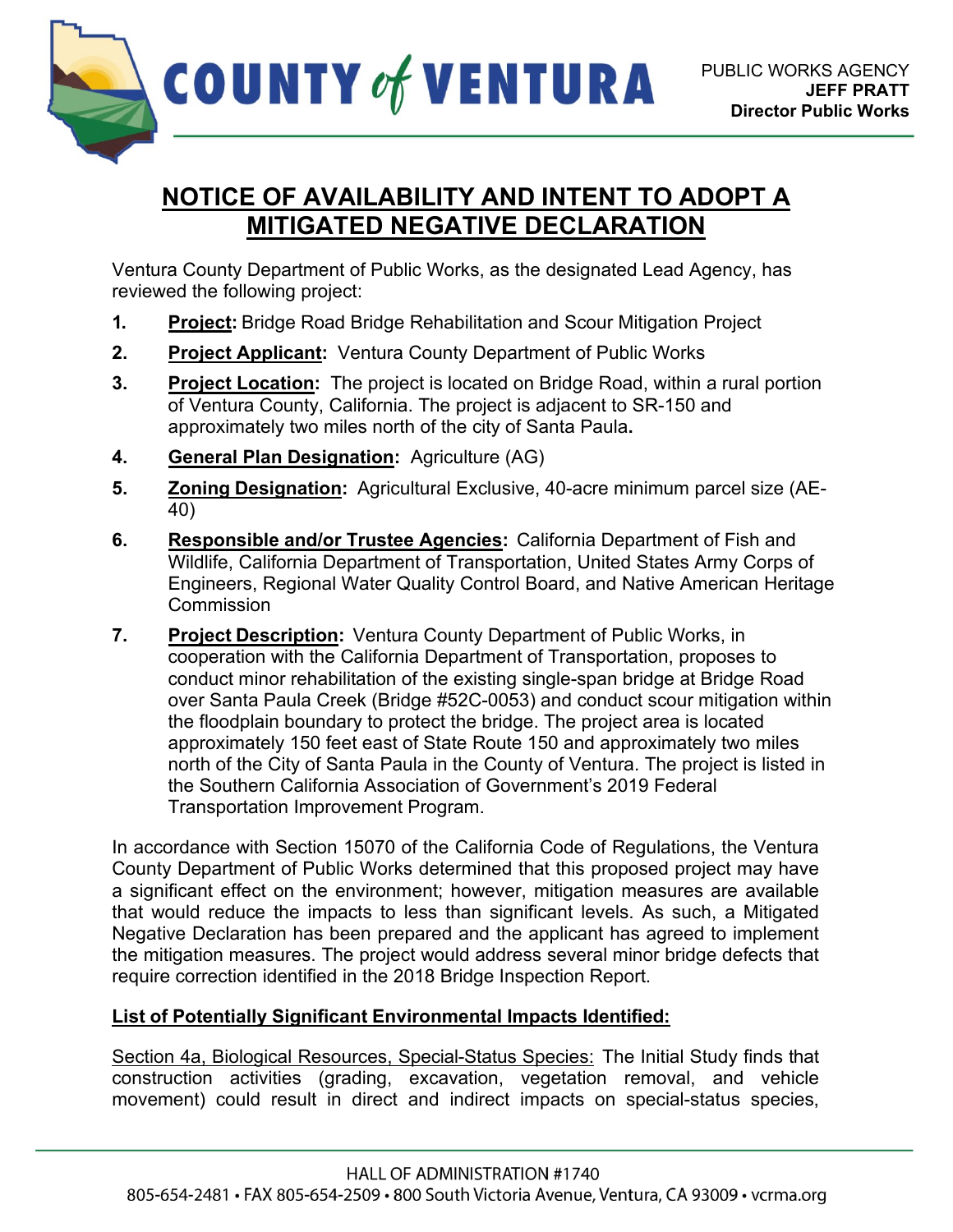including the southern California black walnut, least Bell's vireo, California legless lizard, southern California legless lizard, coastal whiptail, San Bernardino ringneck snake, western pond turtle, Coast horned lizard, and two-striped garter snake. However, the project would result in a less than significant impact on special status species with the implementation of mitigation measures. Mitigation would include ratio requirements for revegetation and the implementation of a species-specific mitigation plan.

Section 4b, Biological Resources, Special-Status Natural Communities: The Initial Study finds that construction activities (grading, excavation, vegetation removal, and vehicle movement) could result in temporary impacts on special-status natural communities. Temporary impacts could include vegetation removal, diversion of water in the creek, and disturbing soils along the banks. In addition, construction materials, dust, and/or debris entering flowing waters could temporarily impact water quality within natural communities within or adjacent to the project area. However, the project would result in a less than significant impact on special-status natural communities with the implementation of mitigation measures. Mitigation would include ratio requirements for revegetation.

Section 4c, Biological Resources, Jurisdictional Features: The Initial Study finds that construction activities (grading, excavation, vegetation removal, and vehicle movement) could result in temporary impacts on jurisdictional features. Temporary impacts could include vegetation removal, diversion of water in the creek, and disturbing soils along the banks. In addition, construction materials, dust, and/or debris entering flowing waters could temporarily impact water quality. However, the project would result in a less than significant impact on jurisdictional features with the implementation of mitigation measures. Mitigation would include ratio requirements for revegetation.

Section 4d, Biological Resources, Migratory Species: The Initial Study finds that construction activities (grading, excavation, vegetation removal, and vehicle movement) could result in direct and indirect impacts on bats and migratory birds. Direct impacts on bats could include tree removal, which could result in mortality and/or roost abandonment. Indirect impacts could include increased noise, vibration, and human activity during construction activities, which could result in disturbance and/or roost abandonment. Nesting birds could be directly impacted by construction activities if they were to be nesting in structures or vegetation within the construction area. In addition, these species could be indirectly impacted by loss of habitat resulting from vegetation or structure removal. However, the project would result in a less than significant impact on migratory species with the implementation of mitigation measures. Mitigation would include ratio requirements for revegetation.

The public review period is from June  $20<sup>th</sup>$ ,  $2022$  to July  $20<sup>th</sup>$ ,  $2022$ . The Initial Study/Mitigated Negative Declaration is available for public review on-line at <https://www.vcpublicworks.org/2022/06/09/notice-of-intent-mnd> or at the County of Ventura Government Center, 800 South Victoria Avenue, Ventura, California from 8:00 am to 5:00 pm Monday through Friday. The public is encouraged to submit